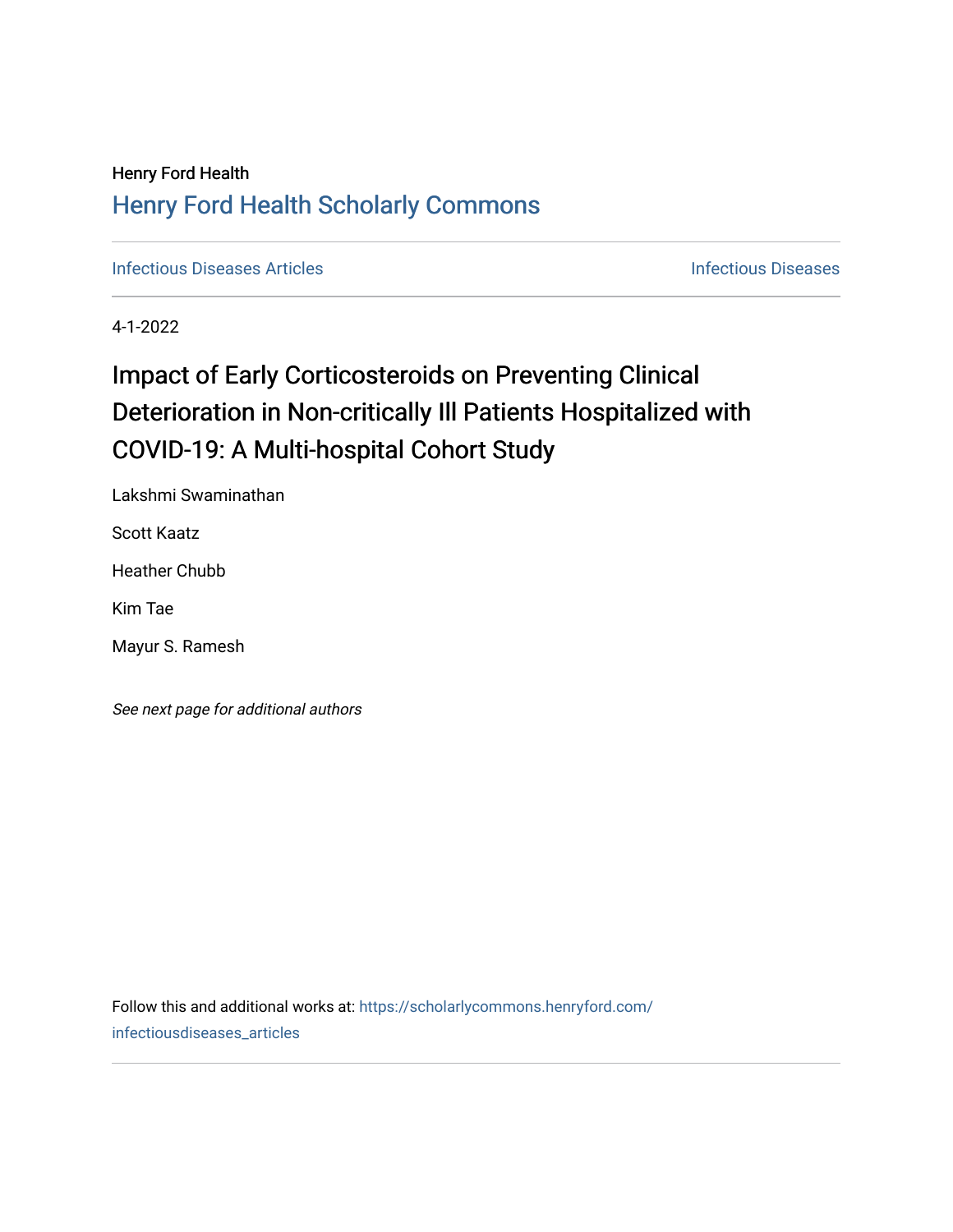## Authors

Lakshmi Swaminathan, Scott Kaatz, Heather Chubb, Kim Tae, Mayur S. Ramesh, Raef Fadel, Cecilia Big, Jessica Jones, Scott A. Flanders, and Hallie C. Prescott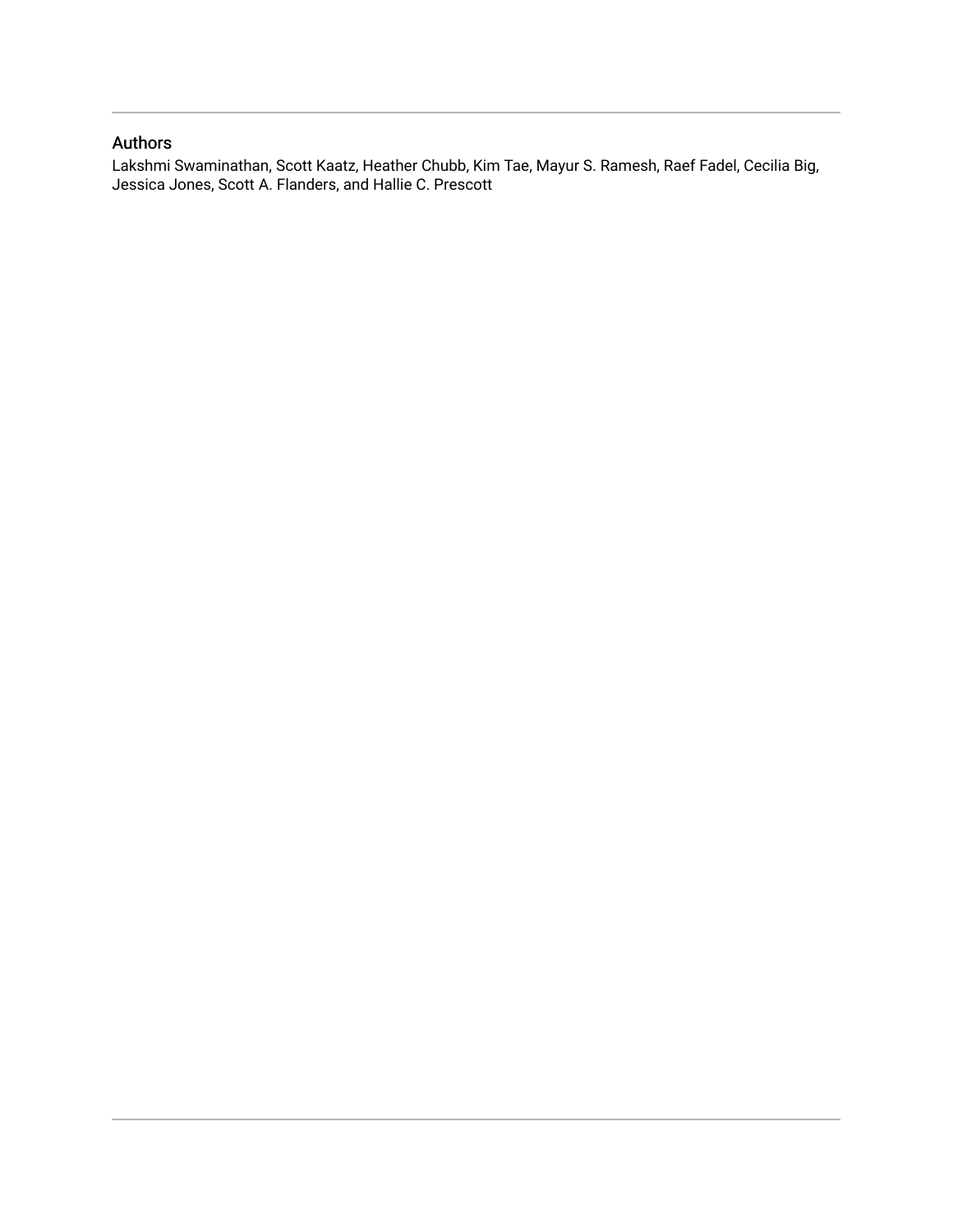ORIGINAL RESEARCH



## Impact of Early Corticosteroids on Preventing Clinical Deterioration in Non-critically Ill Patients Hospitalized with COVID-19: A Multi-hospital Cohort Study

Lakshmi Swaminathan **D** · Scott Kaatz · Heather Chubb ·

Kim Tae · Mayur S. Ramesh · Raef Fadel · Cecilia Big ·

Jessica Jones . Scott A. Flanders . Hallie C. Prescott

Received: December 18, 2021 / Accepted: February 23, 2022 / Published online: March 10, 2022 © The Author(s) 2022

## ABSTRACT

Introduction: While guidelines stronglyrecommend dexamethasone in critical COVID-19, the optimal threshold to initiate corticosteroids in non-critically ill patients with COVID-19 remains unclear. Using data from a state-wide

Supplementary Information The online version contains supplementary material available at [https://](https://doi.org/10.1007/s40121-022-00615-x) [doi.org/10.1007/s40121-022-00615-x.](https://doi.org/10.1007/s40121-022-00615-x)

L. Swaminathan Internal Medicine, Division of Hospital Medicine, St. Joseph Mercy Hospital, Ann Arbor, MI, USA

S. Kaatz Division of Hospital Medicine, Henry Ford Hospital, Detroit, MI, USA

H. Chubb - K. Tae Michigan Arthroplasty Registry Collaborative Quality Initiative (MARCQI), Ann Arbor, USA

M. S. Ramesh Division of Infectious Disease, Henry Ford Hospital, Detroit, MI, USA

R. Fadel Division of Internal Medicine, Henry Ford Hospital, Detroit, MI, USA

C. Big Division of Infectious Disease, Beaumont Hospital-Dearborn, Dearborn, MI, USA

J. Jones Department of Pharmacy, Beaumont Hospital-Dearborn, Dearborn, MI, USA

COVID-19 registry, we evaluated the effectiveness of early corticosteroids for preventing clinical deterioration among non-critically ill patients hospitalized for COVID-19 and receiving non-invasive oxygen therapy.

Methods: This was a target trial using observational data from patients hospitalized for COVID-19 at 39 hospitals participating in the MI-COVID19 registry between March 16, 2020 and August 24, 2020. We studied the impact of corticosteroids initiated within 2 calendar days of

S. A. Flanders Division of Hospital Medicine, University of Michigan, Ann Arbor, MI, USA

S. A. Flanders Michigan Hospital Medicine Safety Consortium, Ann Arbor, MI, USA

H. C. Prescott Division of Pulmonary and Critical Care Medicine, University of Michigan, Ann Arbor, MI, USA

H. C. Prescott VA Center for Clinical Management Research, Ann Arbor, MI, USA

L. Swaminathan  $(\boxtimes)$ Division of Hospital Medicine, St. Joseph Mercy Hospital, 5301 McAuley Dr, Ypsilanti 48197, USA e-mail: Lakshmi\_swaminathan@ihacares.com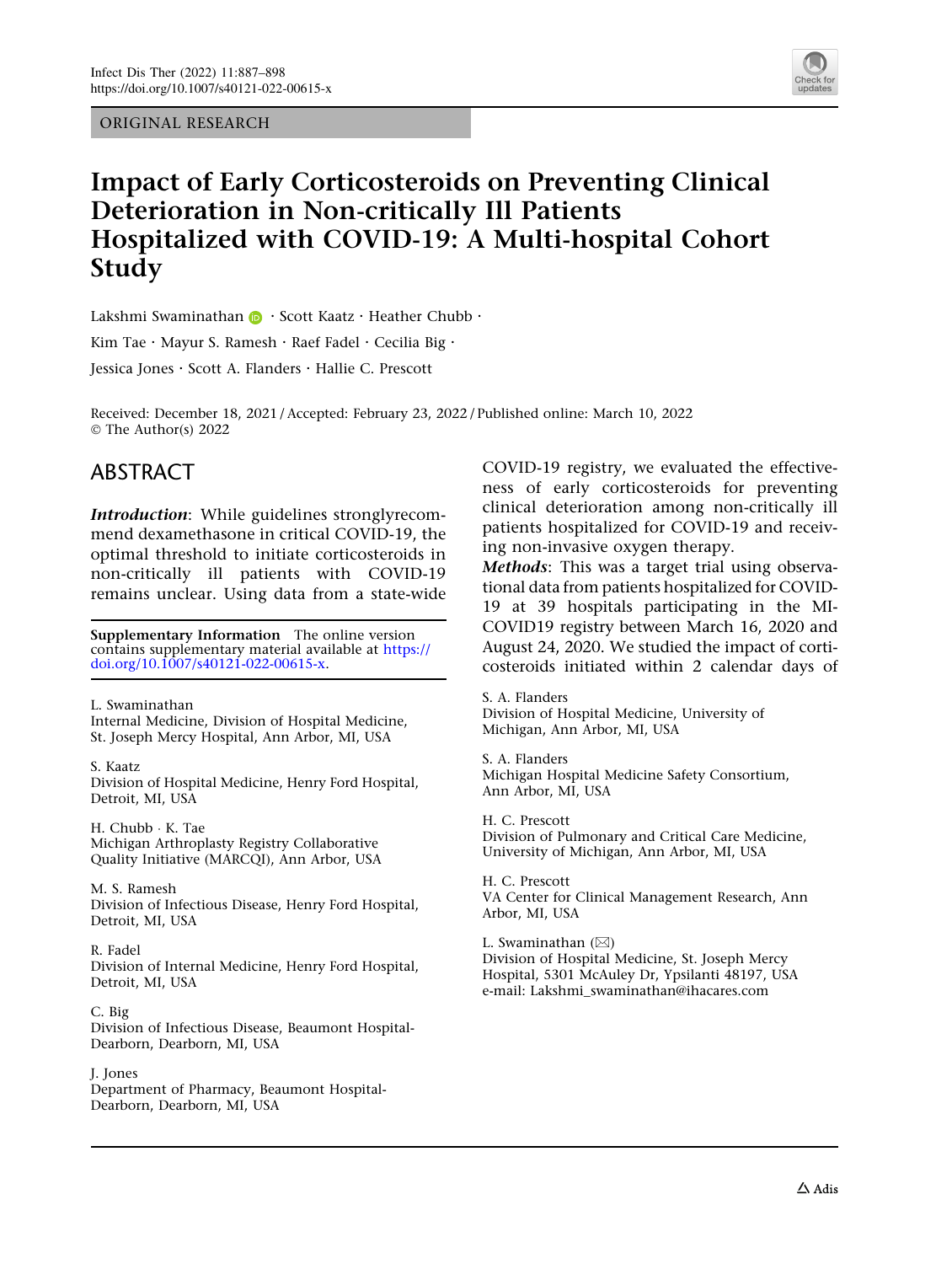hospitalization ("early steroids") versus no early steroids among non-ICU patients with laboratoryconfirmed SARS-CoV2 receiving non-invasive supplemental oxygen therapy. Our primary outcome was a composite of in-hospital mortality, transfer to intensive care, and receipt of invasive mechanical ventilation. We used inverse probability of treatment weighting (IPTW) and propensity score-weighted regression to measure the association of early steroids and outcomes.

Results: Among 1002 patients meeting study criteria, 231 (23.1%) received early steroids. After IPTW, to balance potential confounders between the treatment groups, early steroids were not associated with a decrease in the composite outcome (aOR 1.1, 95%CI 0.8–1.6) or in any components of the primary outcome.

Conclusion: We found no evidence that early corticosteroid therapy prevents clinical deterioration among hospitalized non-critically ill COVID-19 patients receiving non-invasive oxygen therapy. Further studies are needed to determine the optimal threshold for initiating corticosteroids in this population.

Keywords: Corticosteroid therapy; COVID-19 therapeutics; SARS-COV2; Viral infections

#### Key Summary Points

While corticosteroids are proven beneficial in critical COVID-19, the role of early corticosteroids in non-critically ill hospitalized COVID-19 patients remains unclear.

Using data from a state-wide COVID-19 registry, we studied the impact of "early" corticosteroids (started within 2 days of hospitalization) versus "no early" steroids in preventing clinical deterioration among non-critically ill hospitalized COVID-19 patients.

In our cohort of 1002 COVID-19 patients receiving non-invasive oxygen therapy across 39 hospitals, early steroids were not associated with a decrease in-hospital mortality, transfer to intensive care, or intubation.

## INTRODUCTION

The coronavirus disease 2019 (COVID-19) pandemic caused by severe acute respiratory syndrome coronavirus 2 (SARS-CoV-2) continues to cause substantial morbidity and mortality around the world [\[1\]](#page-11-0). Corticosteroids quickly emerged as a potential treatment option in COVID-19 because of their immunomodulatory effects and potential benefits in ARDS and septic shock from other etiologies [[2](#page-11-0), [3](#page-12-0)].

While initial guidance regarding corticosteroids was inconsistent, corticosteroids became standard-of-care for patients with severe COVID-19 in June 2020, after results of the RECOVERY randomized clinical trial showed a mortality reduction in oxygen-treated patients, with the greatest benefit for patients receiving invasive mechanical ventilation [[4\]](#page-12-0). Following the RECOVERY trial press release, other steroid trials halted randomization, and the available trial data were pooled through the World Health Organization's Rapid Evidence Appraisal for COVID-19 Therapies prospective metaanalysis-which confirmed the benefit of steroids in critically ill patients [[4](#page-12-0), [5\]](#page-12-0). All major practice guidelines were subsequently updated to recommend corticosteroids in COVID-19 patients receiving supplemental oxygen, with the strongest recommendation for patients receiving invasive mechanical ventilation [[6–8](#page-12-0)].

While corticosteroids are clearly beneficial in critical COVID-19, the precise threshold of illness above which corticosteroids are indicated remains unclear. In particular, it is unclear whether corticosteroids are indicated in noncritically ill patients who are receiving low-flow oxygen therapy  $[9-11]$ . Most trials of early steroids in COVID-19 focused either exclusively on critically ill patients [[5](#page-12-0), [12–14](#page-12-0)] or included patients with heterogenous respiratory support [\[4](#page-12-0)], ranging from nasal canula oxygen to noninvasive ventilation, due to their pragmatic design.

Assessing the benefit of steroids in non-critically ill patients is important because corticosteroid therapy is known to have several potential side effects, including hyperglycemia and fluid retention. Pertinent to COVID-19,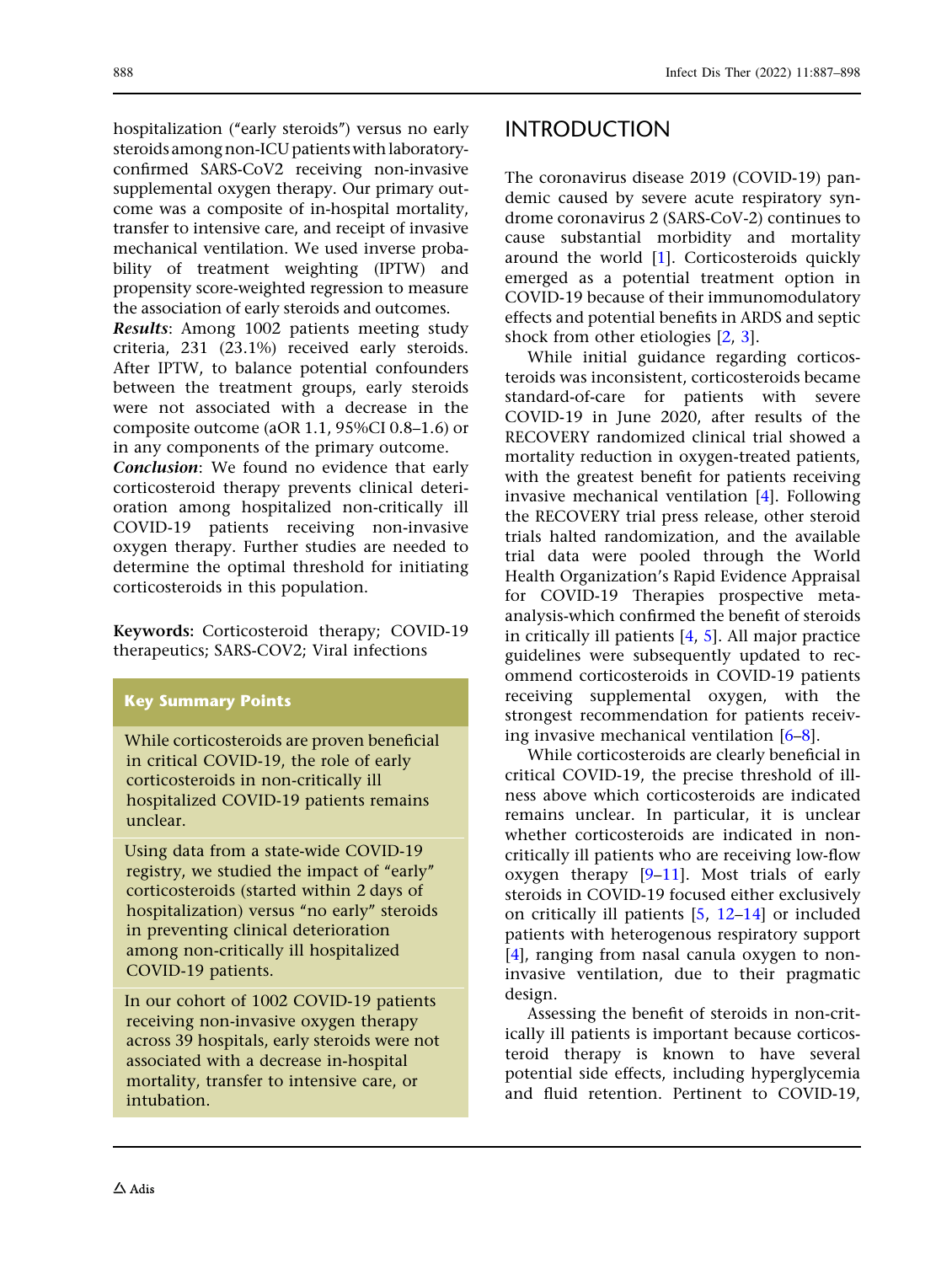corticosteroids may also prolong viral shedding, as seen in viral pneumonias from severe acute respiratory syndrome (SARS) and Middle East respiratory syndrome [[15–17](#page-12-0)]. Finally, in observational studies of severe pneumonia caused by influenza viruses, corticosteroid therapy has been associated with worse clinical outcomes, including secondary bacterial infection and death [\[18\]](#page-12-0). Collectively, these data highlight the need for additional studies to evaluate the benefit of corticosteroids in noncritically ill patients hospitalized with COVID-19 [[19](#page-12-0), [20\]](#page-12-0).

Therefore, using data from a state-wide, multi-hospital COVID-19 registry, we evaluated the impact of early corticosteroid use on preventing clinical deterioration in patients hospitalized with COVID-19 and receiving noninvasive oxygen therapy. We hypothesized that early corticosteroid treatment would be associated with a reduced mortality, transfer to intensive care, or receipt of invasive mechanical ventilation.

## **METHODS**

#### Data Source: the MI-COVID19 registry

We utilized data from the MI-COVID 19 registry, a multi-hospital Continuous Quality Initiative sponsored by Blue Cross Blue Shield of Michigan and Blue Care Network, which aims to improve care for hospitalized patients with COVID-19. Over 40 Michigan hospitals voluntarily participate in MI-COVID-19 [\[21\]](#page-12-0). Trained abstractors at each hospital collected detailed data on adult patients hospitalized with COVID-19 using a structured data collection template. Patient characteristics, including demographics, medical history, comorbidities, physical findings, laboratory results, imaging studies, and medications, were abstracted directly from medical records. The term "corticosteroid'' was harmonized across abstractors and across sites to be systemic (enteral or intravenous) corticosteroid therapy. Data abstracters collected data on the dose, route, type, and duration of systemic steroids directly

from medication administration records in the electronic chart.

For hospitals unable to abstract all COVID-19 hospitalizations because of high volumes, hospitalizations were sorted by day of admission (e.g., Monday–Sunday) and, for each day, a pseudo-random number (minute of hospital discharge) was used to select a sample of patients for abstraction.

#### Cohort Inclusion/Exclusion Criteria

We identified all patients hospitalized with laboratory-confirmed SARS-CoV-2 infection (between March 16, 2020 and August 24, 2020) from MI-COVID-19 registry hospitals, who received supplemental oxygen during day 1 and/or day 2 of hospitalization, remained alive, and were in a non-ICU hospital location. We excluded patients with: (1) length of hospitalization  $<$  3 days; (2) no supplemental oxygen therapy during day 1 and/or day 2; (3) receipt of invasive mechanical ventilation or ICU level of care during day 1 and/or day 2; (4) admission via inter-hospital transfer; (5) who were pregnant; (6) transitioned to hospice within 3 h of hospital admission; or (7) discharged against medical advice. The goal of the inclusion and exclusion criteria was to emulate a target trial of corticosteroid therapy [[22](#page-12-0)]. Because hospital days 1 and 2 were used for eligibility and strategy assignment, we ensured that no patients either met the study outcome (death, ICU, or invasive mechanical ventilation) or were ineligible for the study outcome (i.e., discharged alive from hospital) during days 1 or 2.

#### Treatment Assignment

Patients meeting study eligibility criteria were categorized into two treatment groups: early corticosteroids (treatment) and no early corticosteroids (comparison). Patients who received intravenous or oral dexamethasone, prednisone, methylprednisolone, or hydrocortisone within 2 days of arrival to the hospital or emergency department comprised the early steroid group. The comparison group included all patients who received no corticosteroids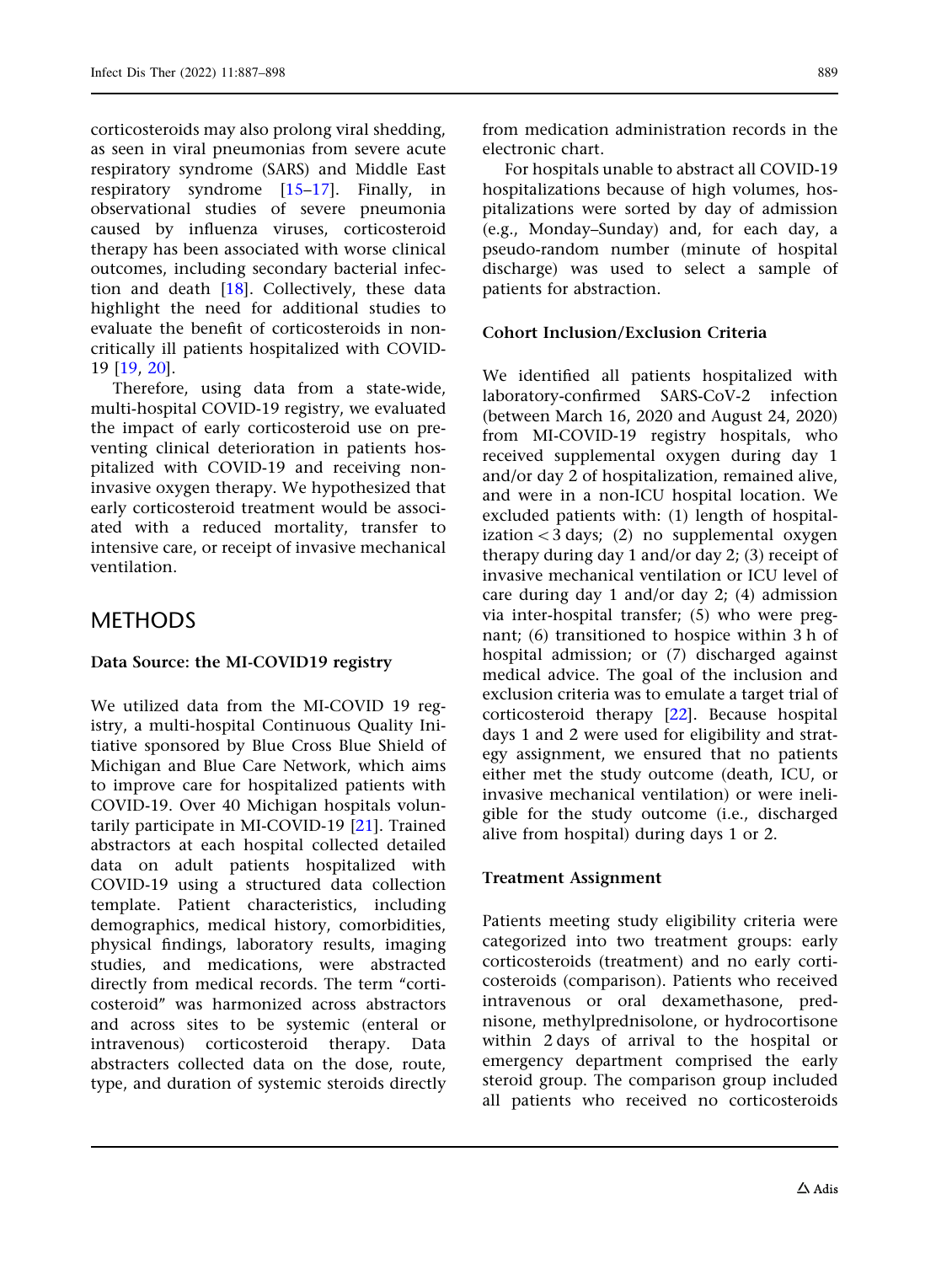during the first 2 days of hospitalization. Prehospital corticosteroid use and corticosteroids use after day 2 were not considered in the study group assignment.

#### Study Outcomes

The primary outcome was clinical deterioration, defined as a composite of hospital mortality, ICU transfer, or receipt of invasive mechanical ventilation. Secondary outcomes included individual components of the composite outcome and hospital length of stay  $> 7$  days.

#### Subgroups

We examined the primary and secondary outcomes in the overall cohort and for several predefined subgroups by age  $( $70$  vs.$  $>$  70 years), duration of symptoms prior to hospitalization ( $\langle$  7 days vs.  $\geq$  7 days) and maximum oxygen requirement during hospital days 1 and 2 (FiO<sub>2</sub> < 40% vs. FiO<sub>2</sub>  $\geq$  40%).

#### Statistical Analysis

All variables were summarized with standard descriptive statistics, including mean and standard deviation (SD). Categorical variables were summarized using percentages. Propensity score regression adjustment was used to reduce selection bias. We used an inverse probability of treatment weighting (IPTW) approach based on patients' propensity score (i.e., patients' predicted probability of receiving corticosteroids given their baseline covariates) to balance the differences in baseline variables between treatment groups [[23](#page-13-0)].

A non-parsimonious multivariable logistic regression model was constructed to estimate each patient's propensity score. Variables of the propensity score (PS) model were prespecified before outcome analyses, and included: (1) patient demographics {age, gender, race, body mass index}; (2) co-morbidities {cardiac, pulmonary, diabetes, cancer}; (3) clinical symptoms on hospital presentation {fever, dyspnea}; (4) vital signs during day 1 and 2 of hospitalization {blood pressure, respiratory rate, highest oxygen support}; and (5) laboratory and

radiology features on hospital presentation {creatinine, white blood cell count, and presence of imaging abnormalities}. These covariates were chosen based on clinical experience, review of literature, and data available in the COVID-19 registry [[24](#page-13-0)]. We adjusted for date of admission (measured in half-month epochs) to account for temporal trends in treatment approach (e.g., hydroxychloroquine) and outcomes independent of corticosteroids.

Group distributions were evaluated to determine if the groups were comparable and the IPTW was calculated and normalized. After IPTW, the treatment and comparison groups were similar except for the slight differences in the proportion of admissions occurring during the June 2020 epochs.

We converted different steroids into maximum prednisone equivalents to reduce heterogeneity and to create a standardized framework for comparing steroid dose and duration between treatment and control groups (Steroid Conversion Calculator; MDCalc).

Characteristics between the unadjusted and adjusted groups were compared using t tests for continuous variables and Pearson's chi-squared tests for categorical variables. Propensity scoreweighted regression models were then fitted to compare primary and secondary outcomes between groups. Odds ratios with 95% confidence intervals (OR, 95% CI) were reported, and overall two-sided alpha-level of 0.05 was used to determine statistical significance. Data were analyzed using SAS software v.9.4 (SAS Institute, Cary, NC, USA).

#### IRB Statement

MI-COVID-19 was deemed to be quality improvement work and received the designation of non-regulated by the University of Michigan institutional review board. Each hospital participating in the Mi-COVID19 initiative is required to have a signed Data Use Agreement with the Coordinating Center for the collaborative. The data submitted is a limited dataset and is therefore sharable in an aggregated and de-identified format.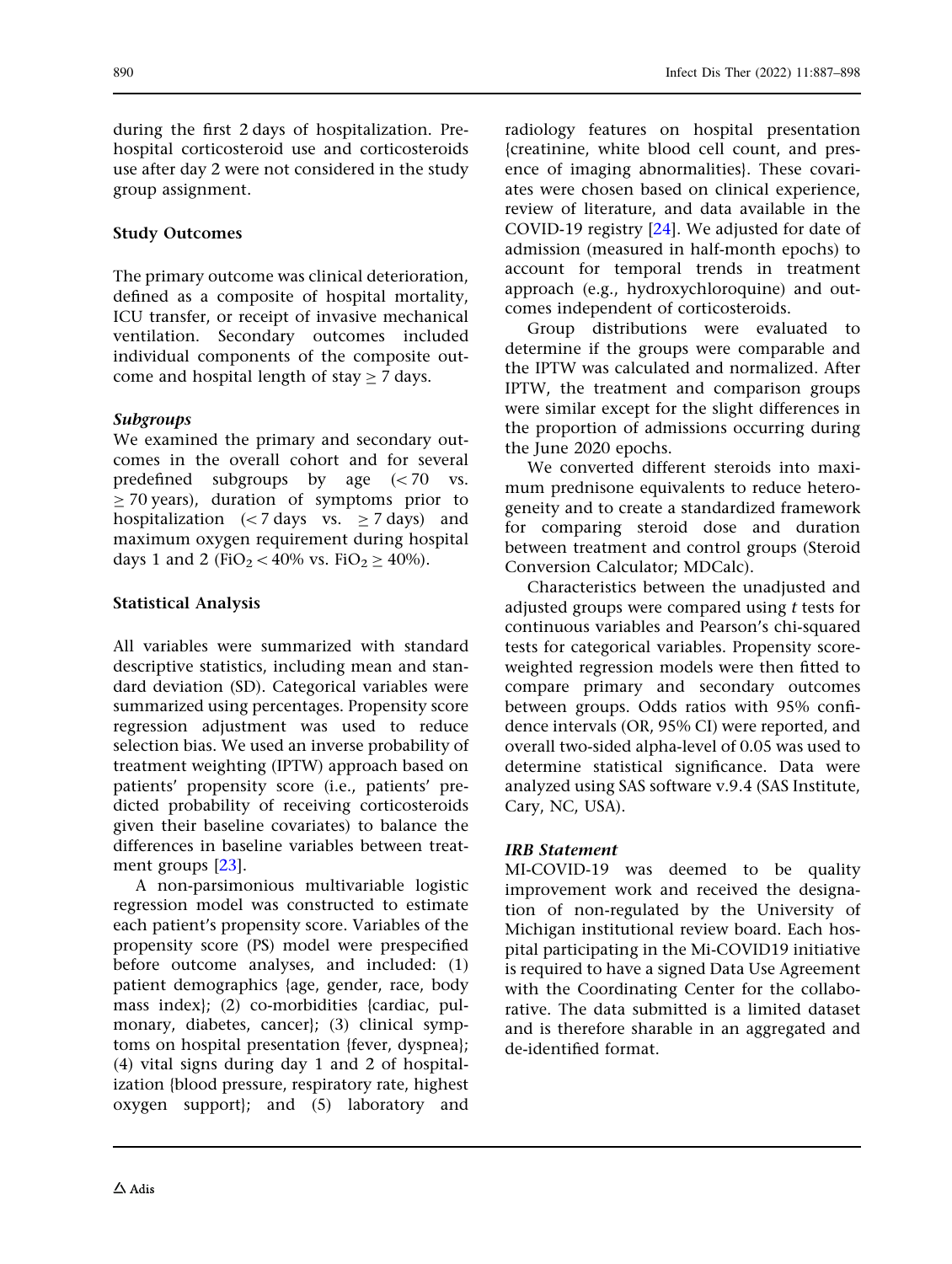

Fig. 1 CONSORT diagram showing the enrollment of subjects, their allocation to treatment, and how they were analyzed in the study

## RESULTS

Among 2217 hospitalizations for COVID-19 in the MI-COVID-19 registry during the study period, 1215 were excluded, leaving 1002 patients in our trial emulation (Fig. 1). Of 1002 eligible patients, 231 (23.1%) were treated with corticosteroids within 2 days of presentation (treatment group), while 771 (76.9%) were not (comparison group). Totals of 12 patients in the treatment and 55 patients in the control group had missing data needed for propensity score calculation and were excluded, leaving 935 patients for analysis.

Unadjusted patient characteristics are shown in Supplementary Table 1. Of the patients in the

treatment group, 33% were black compared to 44% in the comparison group. Patients in the treatment group were also more likely to have heart disease or chronic lung disease and to have received corticosteroids prior to hospitalization. Totals of 162 (70.1%) patients in the treatment group and 342 (44.4%) in the comparison group received high-intensity supplemental oxygen therapy during the baseline/enrollment period [i.e., oxygen via nasal prongs or mask at  $\geq 6$  LPM or  $\geq$  40%FIO<sub>2</sub>; heated high flow nasal cannula (HHFNC); or non-invasive positive pressure ventilation (NIPPV)]. After inverse probability weighting, baseline demographic and clinical characteristics were not different between the treatment and comparison groups (Table [1](#page-7-0)).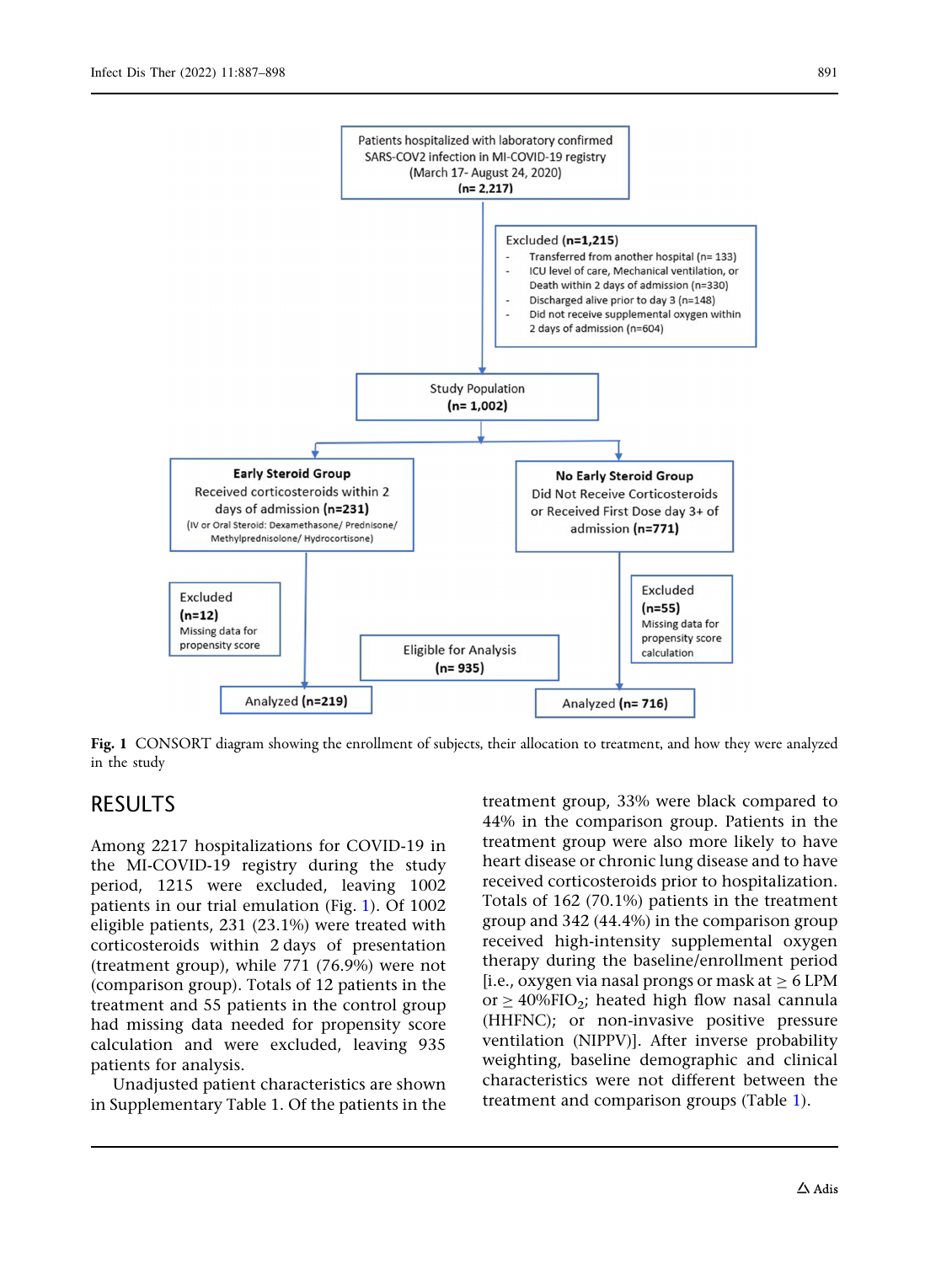|                                                                                                                         | <b>Treatment</b> (early<br>steroids) $(n = 219)$ | Comparison (no early $p$ value<br>steroids) $(n = 716)$ |               |
|-------------------------------------------------------------------------------------------------------------------------|--------------------------------------------------|---------------------------------------------------------|---------------|
| Patient characteristics and comorbidities                                                                               |                                                  |                                                         |               |
| Age, mean (SD)                                                                                                          | 66.62 (14.40)                                    | 65.56 (17.14)                                           | 0.41          |
| BMI, mean (SD)                                                                                                          | 31.29 (8.55)                                     | 31.33 (8.37)                                            | 0.94          |
| Female                                                                                                                  | 50.4%                                            | 47.7%                                                   | 0.48          |
| Race: Black                                                                                                             | 39.3%                                            | 42.2%                                                   | 0.44          |
| Self-pay insurance                                                                                                      | 3.0%                                             | 2.4%                                                    | 0.67          |
| Prior steroids/immunosuppressive therapy                                                                                | 11.6%                                            | 11.5%                                                   | 0.96          |
| Diabetes-complicated                                                                                                    | 12.5%                                            | 11.1%                                                   | 0.57          |
| Heart disease                                                                                                           | 40.6%                                            | 39.6%                                                   | 0.79          |
| Chronic lung disease                                                                                                    | 33.0%                                            | 28.3%                                                   | 0.18          |
| Cancer                                                                                                                  | 9.5%                                             | 8.7%                                                    | 0.70          |
| Moderate/severe kidney disease                                                                                          | 27.5%                                            | 25.8%                                                   | 0.63          |
| Vitals, symptoms, and laboratory values during baseline/enrollment period                                               |                                                  |                                                         |               |
| Fever $(>100.4$ [F])                                                                                                    | 36.5%                                            | 36.9%                                                   | 0.91          |
| Dyspnea/shortness of breath                                                                                             | 80.4%                                            | 78.2%                                                   | 0.48          |
| Elevated respiratory rate ( $\geq 20$ )                                                                                 | 94.2%                                            | 91.5%                                                   | 0.19          |
| Decreased systolic blood pressure (< 100 mmHg)                                                                          | 26.0%                                            | 27.3%                                                   | 0.70          |
| High supplemental oxygen support first 2 days (low<br>flow NC $\geq 61$ or FiO <sub>2</sub> $\geq 40\%$ , HHFNC, NIPPV) | 56.8%                                            | 50.2%                                                   | 0.09          |
| Max. creatinine, mean (SD)                                                                                              | 1.68(4.94)                                       | 1.98(7.17)                                              | 0.57          |
| Max. white blood cell (WBC), mean (SD)                                                                                  | 7.82(3.37)                                       | 7.86(6.42)                                              | 0.94          |
| Imaging abnormalities on CXR or chest CT                                                                                | 39.6%                                            | 37.3%                                                   | 0.53          |
| Date of hospital admission                                                                                              |                                                  |                                                         |               |
| Early March, late March admission                                                                                       | 3.3%, 30.3%                                      | 0.7%, 43.9%                                             | 0.003,<0.001  |
| Early April, late April admission                                                                                       | 42.0%, 12.8%                                     | 28.4%, 13.9%                                            | < 0.001, 0.67 |
| Early May, late May admission                                                                                           | 6.2%, 2.9%                                       | 6.1%, 3.0%                                              | 0.95, 0.89    |
| Early June, late June admission                                                                                         | $0.1\%, 1.8\%$                                   | 3.3%, 0.3%                                              | 0.01, 0.01    |
| Early July, late July admission                                                                                         | 0.2%, 0.3%                                       | 0.2%, 0.3%                                              | 0.92, 0.89    |
| Early August admission                                                                                                  | 0.2%                                             | $0.0\%$                                                 | 0.21          |

<span id="page-7-0"></span>Table 1 Characteristics of treatment versus comparison groups after inverse probability weighting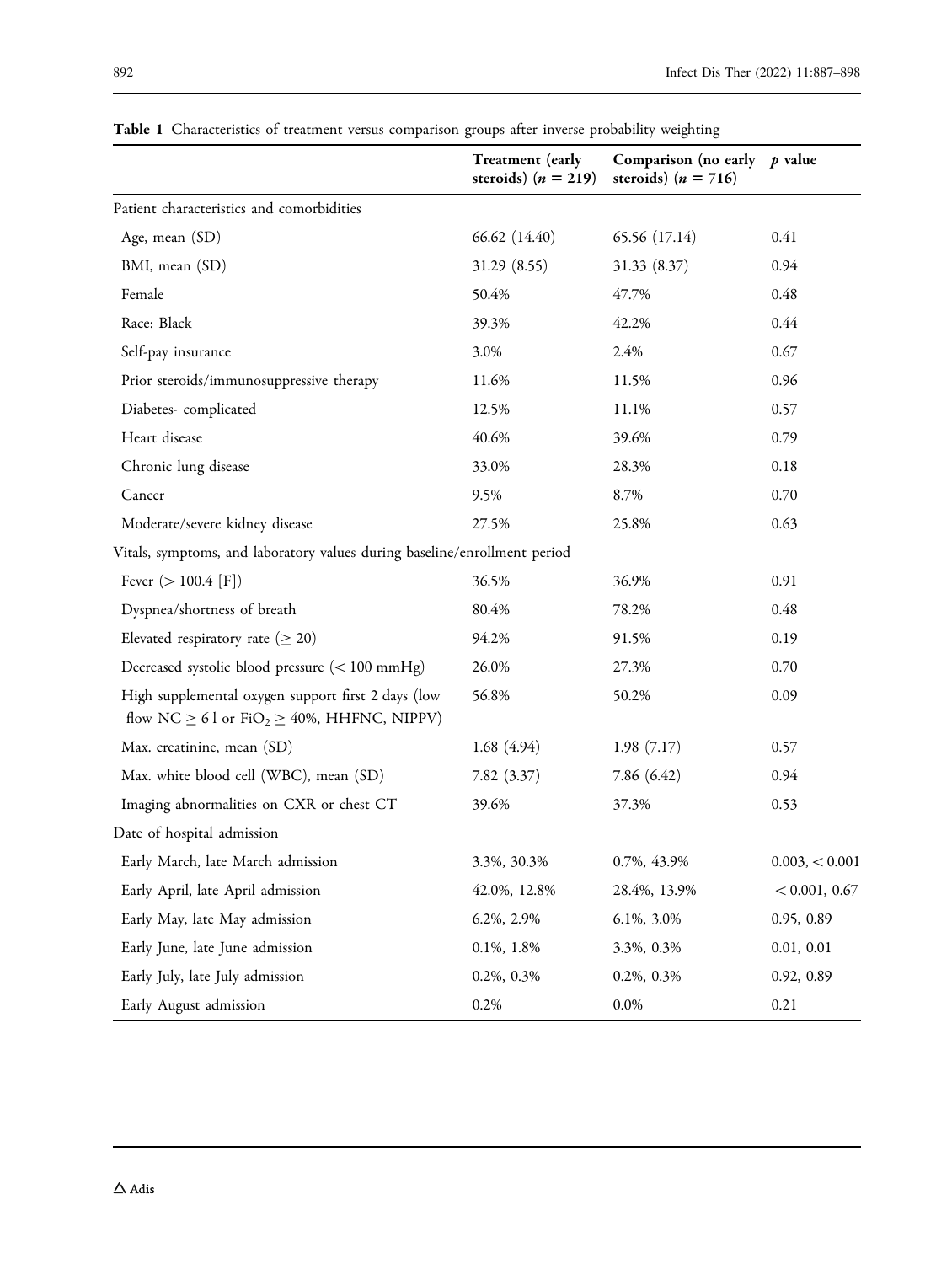In the treatment group, the median time between symptom onset and start of corticosteroid therapy was 5 days. A total of 224 (97%) patients in the treatment group received prednisone or methylprednisolone, while 14 (6.1%) patients were treated with dexamethasone. During days with any corticosteroid treatment, patients in the treatment group received a median prednisone-equivalent of 75 mg/day, with a median treatment duration of 4 days. A total of 129 (16.7%) patients in the comparison group also received IV or oral steroids after day 2 of hospitalization. Supplemental Table 2 provides additional information on steroid use in treatment versus comparison groups.

The composite outcome of in-hospital mortality, transfer to the ICU, or receipt of MV occurred 28% in the treatment and 24% in the comparison group. In our IPTW multivariable model, early corticosteroids were not associated with decreased odds of the composite outcome (OR 1.1, 95% CI 0.8–1.6) in the overall cohort (Table 2), nor in any of the pre-specified subgroups defined by age, baseline  $FIO<sub>2</sub>$  requirement, or duration of symptoms (Table [3](#page-9-0)). Early corticosteroids were also not associated with a decrease in any of the individual measures of the primary outcomes of in-hospital mortality (OR 1.3, 95% CI 0.9–1.9), transfer to ICU level of care (OR 1.3, 95% CI 0.8–1.9), or receipt of invasive mechanical ventilation (OR 1.7, 95% CI 1.1–1.7). Early steroids were also not associated with a decreased odds of hospitalization length of stay  $> 7$  days (OR 0.9, 95% CI 0.6–1.2) (Table 2).

### DISCUSSION

In this multi-center observational target trial emulation assessing the impact of early corticosteroid therapy in non-critically ill patients with COVID-19, we found no evidence that early corticosteroids prevent clinical deterioration. Specifically, we were unable to detect an association between early corticosteroids and reduced mortality, ICU transfer, or receipt of invasive mechanical ventilation.

Recommendations for the use of corticosteroids in non-critically ill hospitalized COVID-19 patients requiring oxygen therapy are largely based on data from the RECOVERY trial, a large, multi-hospital, randomized, open-label trial performed in the United Kingdom. This trial compared hospitalized patients who received up to 10 days of dexamethasone to those who received the standard of care. There was no difference in mortality with dexamethasone among patients who did not require oxygen at enrollment (RR 1.2; 95% CI 0.9–1.6). In

| Table 2 Association of early steroid treatment with primary and secondary outcomes |  |  |  |  |  |
|------------------------------------------------------------------------------------|--|--|--|--|--|
|------------------------------------------------------------------------------------|--|--|--|--|--|

|                                                                                                  | Treatment<br>(early steroids) | Comparison (no<br>early steroids) | Adjusted<br>odds ratio | 95%<br>confidence<br>interval |
|--------------------------------------------------------------------------------------------------|-------------------------------|-----------------------------------|------------------------|-------------------------------|
| Primary outcome                                                                                  |                               |                                   |                        |                               |
| Composite of in-hospital mortality, mechanical<br>ventilation, and transfer to ICU level of care | $62/219$ $(28%)$              | 173/716 (24%)                     | 1.1                    | (0.8, 1.6)                    |
| Secondary outcomes                                                                               |                               |                                   |                        |                               |
| Individual components of primary outcome                                                         |                               |                                   |                        |                               |
| In-hospital mortality                                                                            | 48 (22%)                      | 123 (17%)                         | 1.3                    | (0.9, 1.9)                    |
| Transfer to ICU level of care                                                                    | 32 (15%)                      | 101(14%)                          | 1.3                    | (0.8, 1.9)                    |
| Mechanical ventilation                                                                           | $25(11\%)$                    | 64 (9%)                           | 1.7                    | (1.1, 2.7)                    |
| Length of stay $\geq$ 7 days                                                                     | 93/219 (42%)                  | 317/716 (44%)                     | 0.9                    | (0.6, 1.2)                    |

Odds ratios were generated from inverse probability of treatment weighted multivariable logistic regression models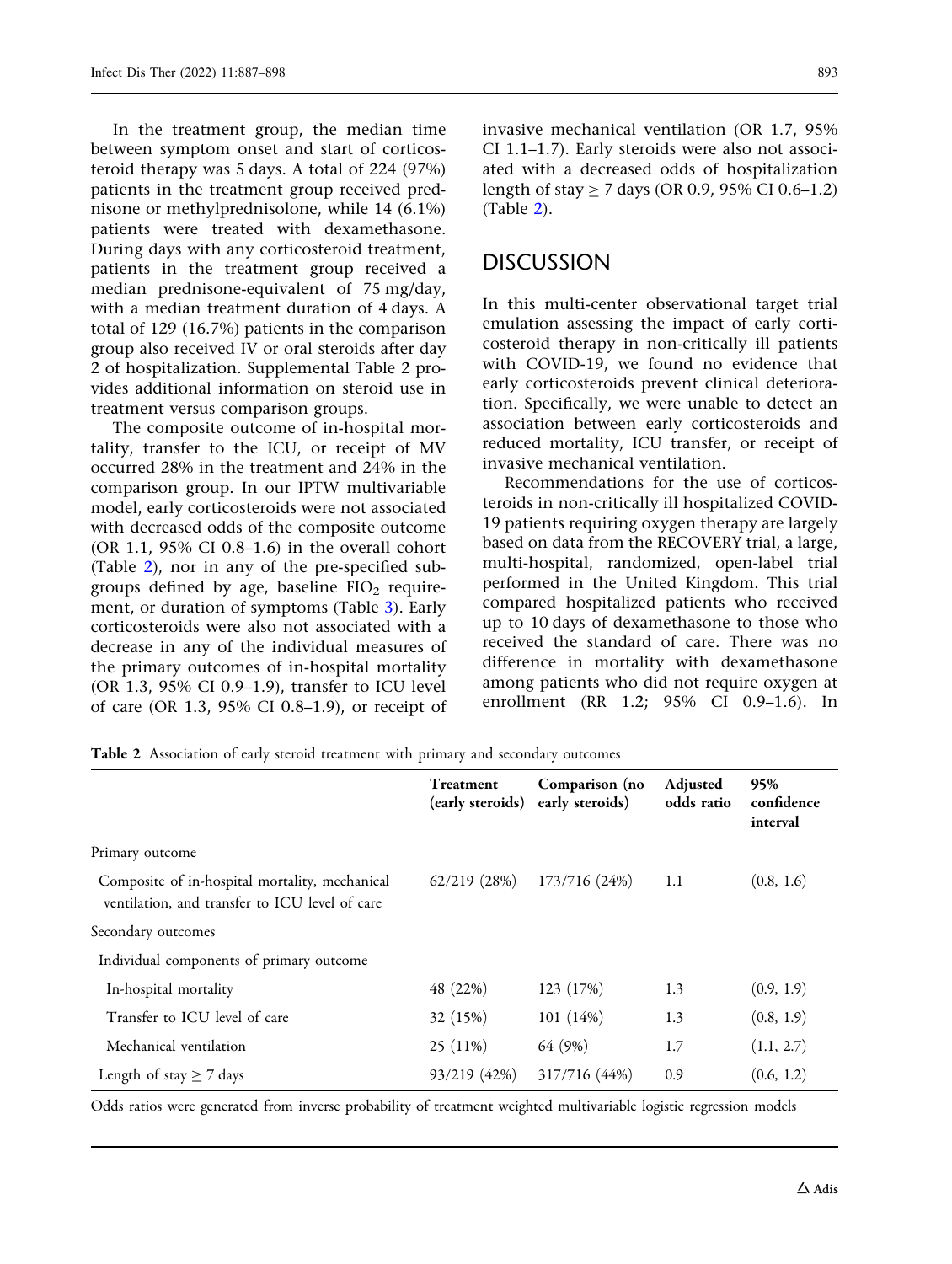|                                                            | <b>Treatment</b> | Comparison                 |      | Adjusted odds ratio 95% confidence interval |  |
|------------------------------------------------------------|------------------|----------------------------|------|---------------------------------------------|--|
| All Patients                                               | $61/217$ $(28%)$ | 169/703 (24%)              | 1.1  | (0.8, 1.6)                                  |  |
| Duration of symptoms before hospitalization                |                  |                            |      |                                             |  |
| $<$ 7 days                                                 | 43/130(33%)      | 120/370 (32%)              | 1.0  | (0.7, 1.6)                                  |  |
| $\geq$ 7 days                                              | 18/87(21%)       | 49/333 (15%)               | 1.2  | (0.6, 2.2)                                  |  |
| Age at hospitalization                                     |                  |                            |      |                                             |  |
| $<$ 70 years                                               | 23/117(20%)      | 66/436 (15%)               | 1.3  | (0.8, 2.2)                                  |  |
| $>$ 70 years                                               |                  | 39/101 (39%) 107/280 (38%) | -1.1 | (0.6, 1.8)                                  |  |
| Max. supplemental oxygen during baseline/enrollment period |                  |                            |      |                                             |  |
| 1–6 L $(< 40\%)$ low-flow oxygen                           | 17/66 (26%)      | 87/407 (21%)               | 1.2  | (0.7, 2.1)                                  |  |
| All other oxygen                                           | 45/152(30%)      | 86/309(28%)                | 1.0  | (0.7, 1.7)                                  |  |

<span id="page-9-0"></span>Table 3 Rate of primary composite outcome of death, mechanical ventilation and ICU transfer by subgroup

contrast, among patients who received supplemental oxygen (nasal canula, heated high-flow oxygen, and non-invasive positive pressure ventilation), but were not mechanically ventilated at enrollment, 23.3.% of patients in the dexamethasone arm died within 28 days compared to 26.2% of patients in the standard of care arm (RR 0.8; 95% CI 0.7–0.9). However, because detailed data on the mode and amount of oxygen therapy were not collected, it is impossible to tease out the threshold at which corticosteroids are indicated from the RECOV-ERY trial.

The National Institute of Health COVID guidelines suggest dexamethasone can be withheld for hospitalized patients who require ''minimal amounts of supplemental oxygen, but be given (either alone or in combination with remdesivir) in patients who require ''increasing amounts of supplemental oxygen'' [[8](#page-12-0)]. Hence, we wanted to focus specifically on hospitalized COVID-19 patients requiring supplemental oxygen therapy to assess whether early use of steroids would be beneficial, and to identify the threshold of illness at which steroids would be helpful. Our study results are consistent with other observational studies that showed no difference in risk of intubation or mortality between non-critically ill hospitalized patients who received versus those that did not receive corticosteroids [[11](#page-12-0), [15,](#page-12-0) [25](#page-13-0), [26](#page-13-0)].

There are many potential reasons for the discrepancy between our results and the findings of the oxygen-treated subgroup in RECOVERY. First, our study focused on a potentially less severely ill hospitalized population than the oxygen-treated patients in RECOVERY. Only 7% of patients in our treatment group received HHFNC therapy and none received NIPPV. Second, the RECOVERY trial specifically evaluated dexamethasone 6 mg orally or intravenously for up to 10 days or until hospital discharge, whichever came first. While the pooled meta-analysis from WHO included patients that received dexamethasone, hydrocortisone, and methylprednisolone, RECOVERY trial contributed to 59% of patients in this meta-analysis. Many of the trials evaluating alternative glucocorticoids were terminated early after release of results from the RECOVERY trial. Thus, the evidence to support the use of hydrocortisone OR 0.7 (95% CI 0.4–1.1;  $P = 0.1$ ) and methylprednisolone OR 0.9 (95% CI 0.3–2.9;  $P = 0.9$ ) is not as robust as for dexamethasone OR 0.6 (95% CI 0.5–0.8;  $P < 0.001$  [\[5\]](#page-12-0). Our study mostly evaluated methylprednisolone and prednisone (97% of all steroids used in the treatment group), and notably the average dose of methylprednisolone (75 mg in the treatment group) was twice as high as the equivalent dose of dexamethasone recommended in guidelines. Further, the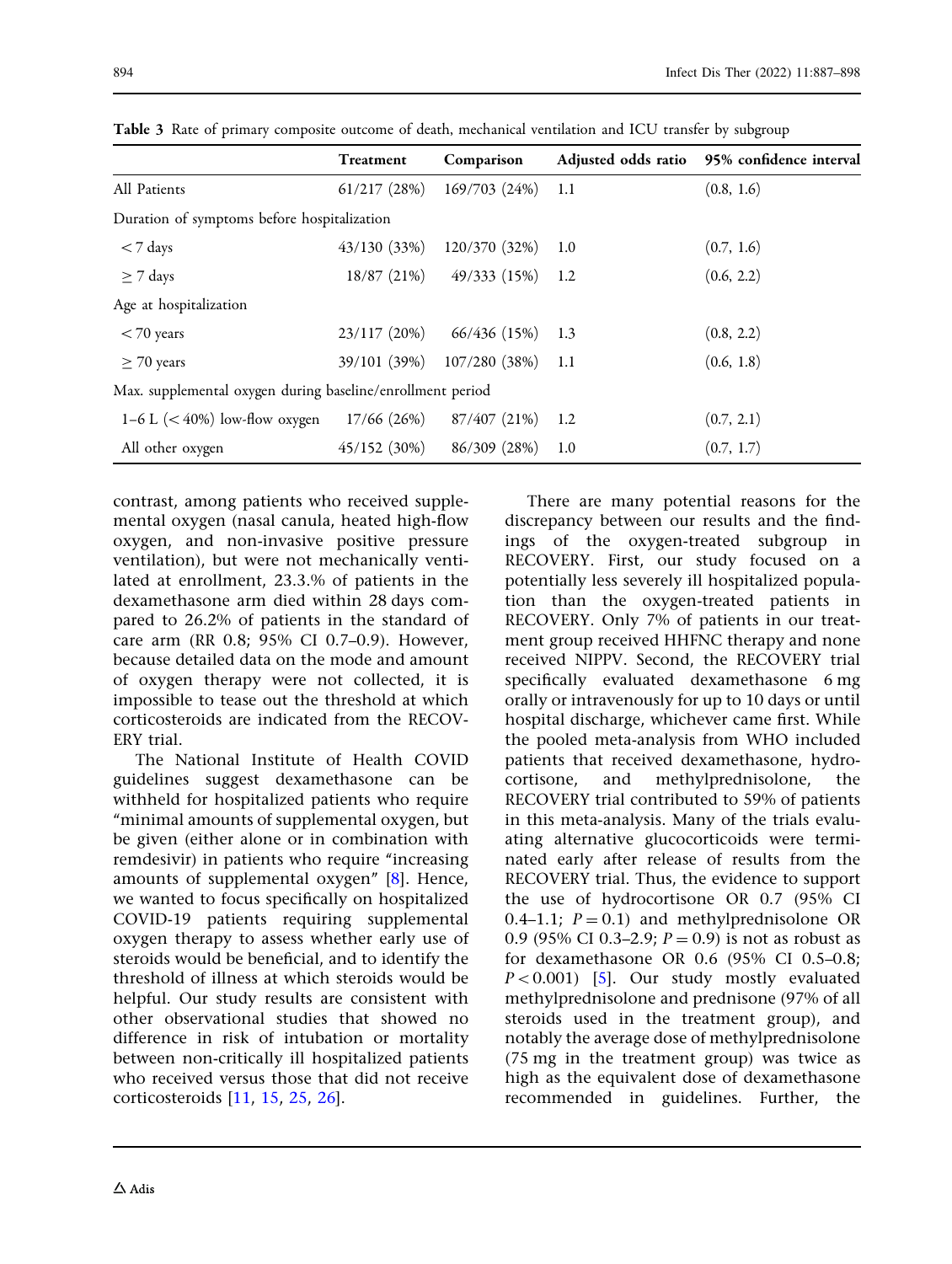median duration of steroids in our study was 4 days in the early steroid group, which was significantly shorter than the recommended duration of 10 days. This may suggest the importance of the choice, dose, and duration of steroids used in COVID-19 to blunt the inflammatory response consistent with results from other studies [[27](#page-13-0), [28\]](#page-13-0).

Our study should be considered in the context of several limitations. First, it is an observational study in which the decision to administer corticosteroids was at the discretion of the treating clinicians and influenced by local hospital guidelines. We were careful to adhere to best practices for target trial emulation, and did not consider corticosteroid use after day 2 in the study group assignment. Thus, 16.7% patients in the comparison group received IV or oral steroids after day 2, which may have blunted the difference in mortality between treatment and comparison groups. However, because these patients likely received late corticosteroids in response to clinical deterioration, excluding them would have introduced bias. Instead, we used IPTW to balance potential confounders between the treatment and comparison groups. Similar designs have been used in large COVID-19 trials assessing vaccine efficacy and efficacy of COVID 19 therapeutics [\[29,](#page-13-0) [30\]](#page-13-0). While this approach was successful at balancing the a priori confounders (including pre-existing co-morbidities and use of systemic steroids pre-hospitalization), we cannot exclude the possibility of unmeasured confounding. Second, due to small sample sizes, we were unable to evaluate specific steroid regimens, and hence used maximum prednisone equivalents to standardize comparisons between the treatment and control groups. Similarly, inhaled corticosteroid use was out of the scope of this study. Third, while we did not balance on actual bacterial co-infection based on cultures, we balanced on clinical signs and symptoms suggestive of co-infection (fever, dyspnea, vital signs, WBC, imaging abnormalities) to ensure that our treated and untreated populations had equivalent likelihoods of bacterial co-infection. Few patients in our cohort presented with bacterial co-infection, as reported in a separate study [\[31\]](#page-13-0). Finally, this study occurred during the initial U.S. surge, when there was a relatively lower threshold to initiate invasive mechanical ventilation, due to concerns for aerosolization of SARS-CoV-2 with high-flow oxygen, and significant variation in treatments among our hospitals [\[32\]](#page-13-0). However, we ensured that the treatment groups were contemporaneous (and therefore subject to similar thresholds for ICU transfer and initiation of invasive mechanical ventilation) by including half-month epoch as a co-variate in our model.

## CONCLUSIONS

Using data from a multihospital, state-wide registry, we found no association between early corticosteroid therapy and the composite outcome of in-hospital mortality, transfer to the ICU, and/or receipt of invasive mechanical ventilation in patients hospitalized for COVID-19 and requiring supplemental non-invasive oxygen therapy. Our study highlights the need for additional RCTs to determine the optimal timing, dose, and duration for corticosteroid therapy in non-invasive, mechanically ventilated patients with COVID-19.

## ACKNOWLEDGEMENTS

We thank all BCBSM Collaborative Quality Initiatives and data abstractors that partnered together on data collection, and all hospitals and patients who were included in this study. We thank Elizabeth McLaughlin and Megan O'Malley for answering all our questions regarding the Mi-COVID19 registry.

Funding. This work was supported by Blue Cross and Blue Shield of Michigan and Blue Care Network, as part of their Value Partnerships program. This material is the result of work supported with resources and use of facilities at the Ann Arbor VA Medical Center. The views in this manuscript do not reflect the position or policy of AHRQ, the views of the Department of Veterans Affairs, or the US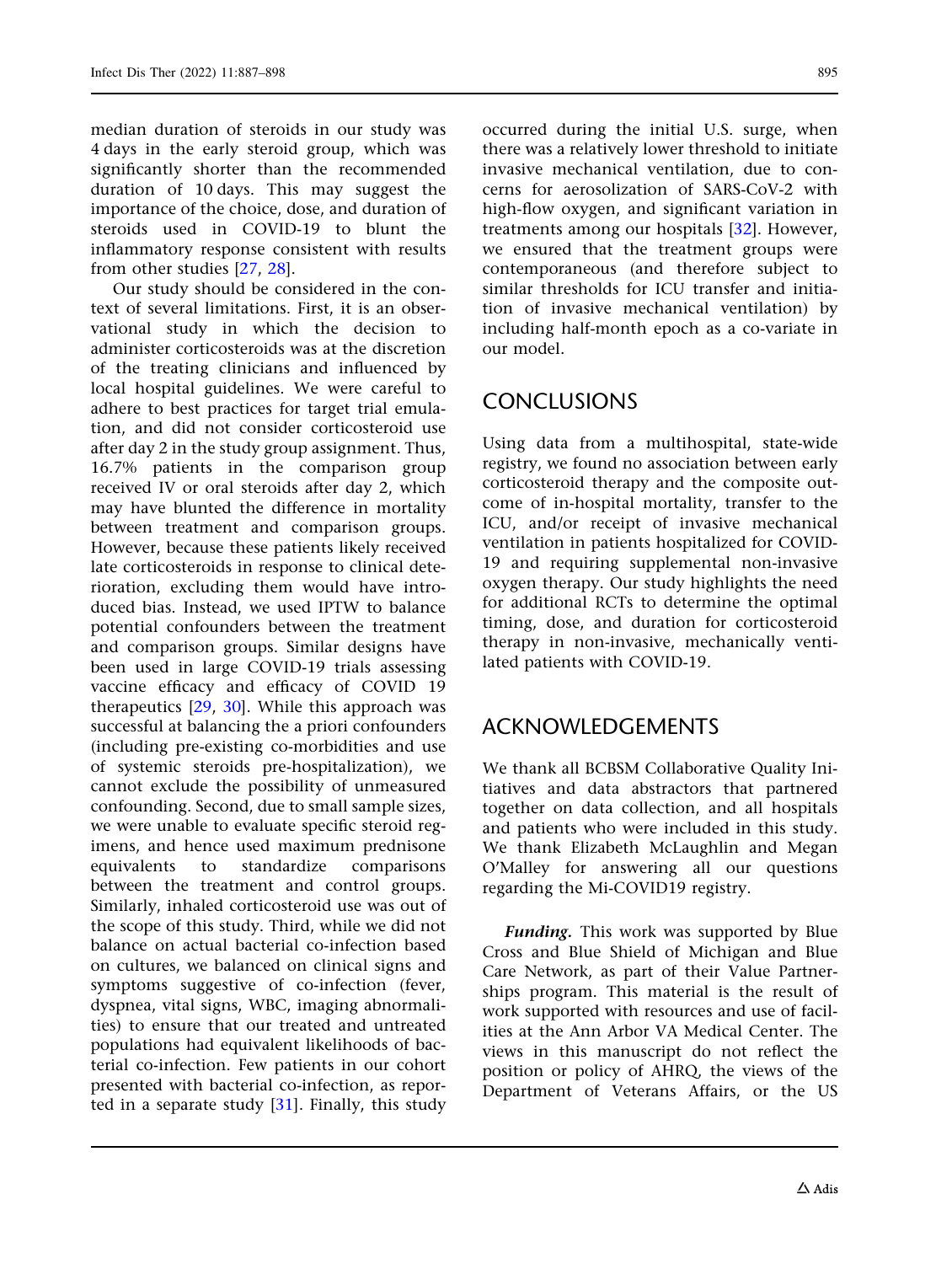<span id="page-11-0"></span>government. The Rapid Service Fee was funded by the Hospital Medicine Safety Consortium.

Author contributions. LS, SK, MR, RF, CB, JJ, SF, HP were involved in study design and conception. HC, KT were involved in data acquisition. Heather Chubb performed data analysis. LS, SK, HC, HCP were involved in data interpretation. LS and HP drafted the manuscript. LS, SK, MR, RF, CB, JJ, SF, HP were involved in critical manuscript review. All authors participated in final manuscript revision and take responsibility for the integrity of the data and the accuracy of the data analysis. All named authors meet the International Committee of Medical Journal Editors (ICMJE) criteria for authorship for this article, take responsibility for the integrity of the work, and have given their approval for this version to be published.

Disclosures. Scott Flanders reports grants from Blue Cross Blue Shield of Michigan (BCBSM), grants from Agency for Healthcare Research and Quality (ARHQ), during the conduct of the study. Scott Kaatz reports consulting fees from Janssen, Pfizer, Portola/Alexion, Bristol Myer Squibb, Norvartis, CSL Behring, Gilead & BMS. Scott Kaatz serves in a leadership or fiduciary Leadership or fiduciary role at Anticoagulation Forum & Medical Scientific Advisory Board for the National Blood Clot Alliance. Hallie Prescott reports grants from BCBSM during the conduct of the study; grants from VA HSR&D, grants from AHRQ, outside the submitted work; and she serves on Surviving Sepsis Campaign Guidelines Panels for Adult Sepsis and COVID. Lakshmi Swaminathan, Mayur Ramesh, Raef Fadel, Cecilia Big, Jessica Jones, HC, KT have no conflicts to disclose.

Compliance with ethics guidelines. MI-COVID-19 was deemed to be quality improvement work and received the designation of nonregulated by the University of Michigan institutional review board. Each hospital participating in the Mi-COVID19 initiative is required to have a signed Data Use Agreement with the Coordinating Center for the collaborative. The data submitted is a limited data set and is therefore sharable in an aggregated and deidentified format.

Data availability. The Mi-COVID19 data registry is proprietary, and all authors abided by the data privacy agreements in place. Statistical code for the study is available on reasonable request. The data sets are not available due to the proprietary nature of MI-COVID 19 data registry. The registry has a process for submitting data requests by participating hospitals. All applications for data analysis vetted by data/ design publication committee and prioritized based on alignment with the mission of the collaborative.

Open Access. This article is licensed under a Creative Commons Attribution-Non-Commercial 4.0 International License, which permits any non-commercial use, sharing, adaptation, distribution and reproduction in any medium or format, as long as you give appropriate credit to the original author(s) and the source, provide a link to the Creative Commons licence, and indicate if changes were made. The images or other third party material in this article are included in the article's Creative Commons licence, unless indicated otherwise in a credit line to the material. If material is not included in the article's Creative Commons licence and your intended use is not permitted by statutory regulation or exceeds the permitted use, you will need to obtain permission directly from the copyright holder. To view a copy of this licence, visit [http://](http://creativecommons.org/licenses/by-nc/4.0/) [creativecommons.org/licenses/by-nc/4.0/](http://creativecommons.org/licenses/by-nc/4.0/).

## **REFERENCES**

- 1. (No Title). [https://www.who.int/docs/default](https://www.who.int/docs/default-source/coronaviruse/situation-reports/20200512-covid-19-sitrep-113.pdf?sfvrsn=feac3b6d_2)[source/coronaviruse/situation-reports/20200512](https://www.who.int/docs/default-source/coronaviruse/situation-reports/20200512-covid-19-sitrep-113.pdf?sfvrsn=feac3b6d_2) [covid-19-sitrep-113.pdf?sfvrsn=feac3b6d\\_2.](https://www.who.int/docs/default-source/coronaviruse/situation-reports/20200512-covid-19-sitrep-113.pdf?sfvrsn=feac3b6d_2) Accessed 12 May 2020.
- 2. Wu C, Chen X, Cai Y, et al. Risk factors associated with acute respiratory distress syndrome and death in patients with coronavirus disease 2019 pneumonia in Wuhan, China. JAMA Intern Med. 2020;180(7):934. [https://doi.org/10.1001/](https://doi.org/10.1001/jamainternmed.2020.0994) [jamainternmed.2020.0994](https://doi.org/10.1001/jamainternmed.2020.0994).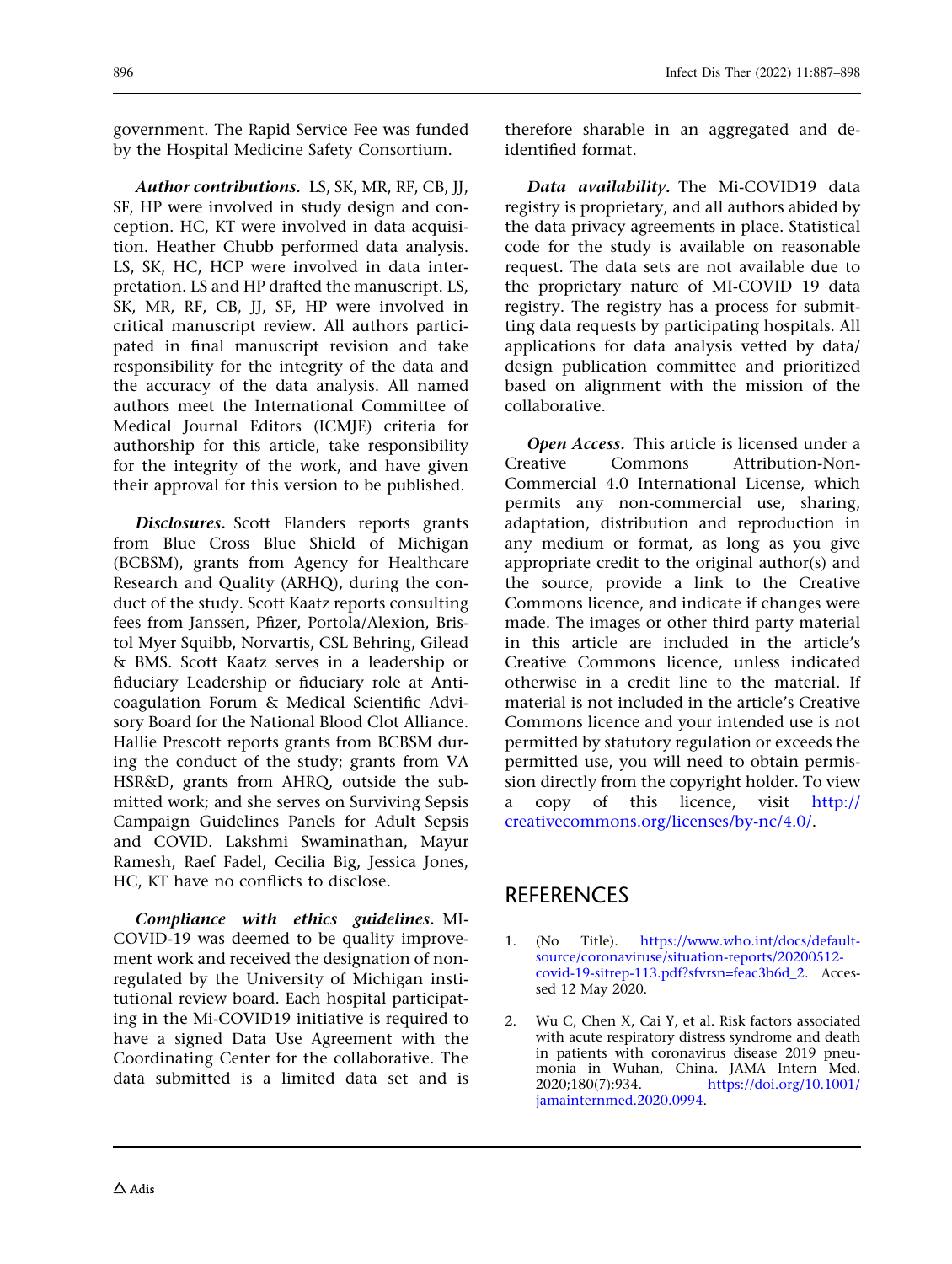- <span id="page-12-0"></span>3. Russell CD, Millar JE, Baillie JK. Clinical evidence does not support corticosteroid treatment for 2019-nCoV lung injury. Lancet. 2020;395(10223):<br>473-5. https://doi.org/10.1016/S0140-473–5. [https://doi.org/10.1016/S0140-](https://doi.org/10.1016/S0140-6736(20)30317-2) [6736\(20\)30317-2.](https://doi.org/10.1016/S0140-6736(20)30317-2)
- 4. The RECOVERY Collaborative Group. Dexamethasone in Hospitalized Patients with Covid-19—preliminary Report. N Engl J Med. 2020. [https://doi.](https://doi.org/10.1056/nejmoa2021436) [org/10.1056/nejmoa2021436.](https://doi.org/10.1056/nejmoa2021436)
- 5. Sterne JAC, Murthy S, Diaz JV, et al. Association between administration of systemic corticosteroids and mortality among critically ill patients with COVID-19: a meta-analysis. JAMA. 2020;324(13): 1330–41. [https://doi.org/10.1001/jama.2020.](https://doi.org/10.1001/jama.2020.17023) [17023](https://doi.org/10.1001/jama.2020.17023).
- 6. Infectious Diseases Society of America Guidelines on the Treatment and Management of Patients with COVID-19. 2021. [https://www.idsociety.org/](https://www.idsociety.org/practice-guideline/covid-19-guideline-treatment-and-management/) [practice-guideline/covid-19-guideline-treatment](https://www.idsociety.org/practice-guideline/covid-19-guideline-treatment-and-management/)[and-management/.](https://www.idsociety.org/practice-guideline/covid-19-guideline-treatment-and-management/) Accessed 13 Feb 2021.
- 7. Infectious Diseases Society of America Guidelines on the Treatment and Management of Patients with COVID-19. Accessed June 5, 2020. [https://www.](https://www.idsociety.org/practice-guideline/covid-19-guideline-treatment-and-management/) [idsociety.org/practice-guideline/covid-19](https://www.idsociety.org/practice-guideline/covid-19-guideline-treatment-and-management/) [guideline-treatment-and-management/](https://www.idsociety.org/practice-guideline/covid-19-guideline-treatment-and-management/)
- 8. COVID-19 Treatment Guidelines. 2021. [https://](https://www.covid19treatmentguidelines.nih.gov/) [www.covid19treatmentguidelines.nih.gov/.](https://www.covid19treatmentguidelines.nih.gov/) Accessed 13 Feb 2021.
- 9. Majmundar M, Kansara T, Lenik JM, et al. Efficacy of corticosteroids in non-intensive care unit patients with {COVID}-19 pneumonia from the New York Metropolitan region. Adrish M, ed. PLoS ONE. 2020;15(9):e0238827. [https://doi.org/10.](https://doi.org/10.1371/journal.pone.0238827) [1371/journal.pone.0238827](https://doi.org/10.1371/journal.pone.0238827).
- 10. Tortajada C, Colomer E, Andreu-Ballester JC, Esparcia A, Oltra C, Flores J. Corticosteroids for COVID-19 patients requiring oxygen support? Yes, but not for everyone: effect of corticosteroids on mortality and intensive care unit admission in patients with COVID-19 according to patients' oxygen requirements. J Med Virol. 2021;93(3): 1817–23. <https://doi.org/10.1002/jmv.26635>.
- 11. Keller MJ, Kitsis EA, Arora S, et al. Effect of systemic glucocorticoids on mortality or mechanical ventilation in patients with COVID-19. J Hosp Med. 2020;15(8):489–93. [https://doi.org/10.12788/jhm.](https://doi.org/10.12788/jhm.3497) [3497](https://doi.org/10.12788/jhm.3497).
- 12. Dequin PF, Heming N, Meziani F, et al. Effect of hydrocortisone on 21-day mortality or respiratory support among critically ill patients with COVID-19: a randomized clinical trial. JAMA. 2020;324(13): 1298–306. [https://doi.org/10.1001/jama.2020.](https://doi.org/10.1001/jama.2020.16761) [16761](https://doi.org/10.1001/jama.2020.16761).
- 13. Angus DC, Derde L, Al-Beidh F, et al. Effect of hydrocortisone on mortality and organ support in patients with severe COVID-19: the REMAP-CAP COVID-19 corticosteroid domain randomized clinical trial. JAMA. 2020;324(13):1317–29. [https://doi.](https://doi.org/10.1001/jama.2020.17022) [org/10.1001/jama.2020.17022](https://doi.org/10.1001/jama.2020.17022).
- 14. Tomazini BM, Maia IS, Cavalcanti AB, et al. Effect of dexamethasone on days alive and ventilator-free in patients with moderate or severe acute respiratory distress syndrome and COVID-19: the CoDEX randomized clinical trial. JAMA. 2020;324(13):<br>1307–16. https://doi.org/10.1001/jama.2020. [https://doi.org/10.1001/jama.2020.](https://doi.org/10.1001/jama.2020.17021) [17021](https://doi.org/10.1001/jama.2020.17021).
- 15. Tlayjeh H, Mhish OH, Enani MA, et al. Association of corticosteroids use and outcomes in {COVID}-19 patients: A systematic review and meta-analysis. J Infect Public Health. 2020;13(11):1652–63. <https://doi.org/10.1016/j.jiph.2020.09.008>.
- 16. Arabi YM, Mandourah Y, Al-Hameed F, et al. Corticosteroid therapy for critically ill patients with middle east respiratory syndrome. Am J Respir Crit Care Med. 2018;197(6):757–67. [https://doi.org/10.](https://doi.org/10.1164/rccm.201706-1172oc) [1164/rccm.201706-1172oc](https://doi.org/10.1164/rccm.201706-1172oc).
- 17. Lee N, Chan KCA, Hui DS, et al. Effects of early corticosteroid treatment on plasma SARS}-associated Coronavirus {RNA concentrations in adult patients. J Clin Virol. 2004;31(4):304–9. [https://doi.](https://doi.org/10.1016/j.jcv.2004.07.006) [org/10.1016/j.jcv.2004.07.006.](https://doi.org/10.1016/j.jcv.2004.07.006)
- 18. Lansbury LE, Rodrigo C, Leonardi-Bee J, Nguyen-Van-Tam J, Lim WS. Corticosteroids as adjunctive therapy in the treatment of influenza: an updated cochrane systematic review and meta-analysis. Crit Care Med. 2020;48(2):E98–106. [https://doi.org/10.](https://doi.org/10.1097/CCM.0000000000004093) [1097/CCM.0000000000004093.](https://doi.org/10.1097/CCM.0000000000004093)
- 19. Prescott HC, Rice TW. Corticosteroids in {COVID}- 19 {ARDS}. JAMA. 2020;324(13):1292. [https://doi.](https://doi.org/10.1001/jama.2020.16747) [org/10.1001/jama.2020.16747](https://doi.org/10.1001/jama.2020.16747).
- 20. Matthay MA, Thompson BT. Dexamethasone in hospitalised patients with {COVID}-19: addressing uncertainties. Lancet Respir Med. 2020;8(12): 1170–2. [https://doi.org/10.1016/s2213-](https://doi.org/10.1016/s2213-2600(20)30503-8) [2600\(20\)30503-8](https://doi.org/10.1016/s2213-2600(20)30503-8).
- 21. Mi-COVID19 Initiative | Michigan Hospital Medicine Safety Consortium. 2021. [https://www.mi](https://www.mi-hms.org/quality-initiatives/mi-covid19-initiative)[hms.org/quality-initiatives/mi-covid19-initiative](https://www.mi-hms.org/quality-initiatives/mi-covid19-initiative). Accessed 13 Feb 2021.
- 22. Hernán MA, Sauer BC, Hernández-Díaz S, Platt R, Shrier I. Specifying a target trial prevents immortal time bias and other self-inflicted injuries in observational analyses. J Clin Epidemiol. 2016;79:70–5. [https://doi.org/10.1016/j.jclinepi.2016.04.014.](https://doi.org/10.1016/j.jclinepi.2016.04.014)